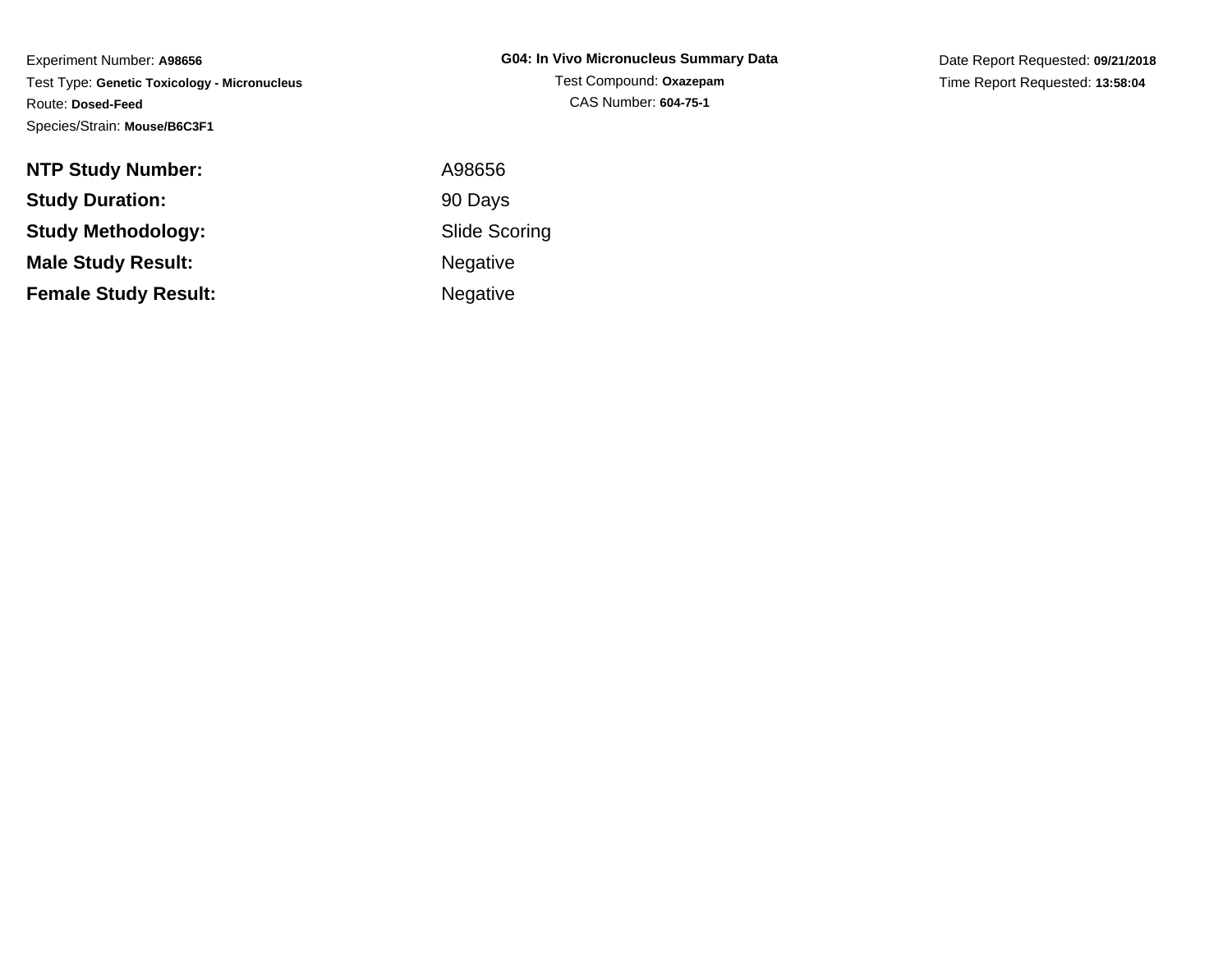| Tissue: Blood; Sex: Male; Number of Treatments: 90; Time interval between final treatment and cell sampling: 0 h |                    |                  |             |  |
|------------------------------------------------------------------------------------------------------------------|--------------------|------------------|-------------|--|
|                                                                                                                  | <b>MN NCE/1000</b> |                  |             |  |
| Dose (ppm)                                                                                                       | N                  | Mean ± SEM       | p-Value     |  |
| Vehicle Control <sup>1</sup>                                                                                     | 10                 | $1.28 \pm 0.13$  |             |  |
| 625.0                                                                                                            | 10                 | $1.26 \pm 0.14$  | 0.5523      |  |
| 1250.0                                                                                                           | 10                 | $1.23 \pm 0.11$  | 0.6190      |  |
| 2500.0                                                                                                           | 10                 | $1.33 \pm 0.15$  | 0.4040      |  |
| 5000.0                                                                                                           | 10                 | $1.16 \pm 0.13$  | 0.7397      |  |
| 10000.0                                                                                                          | 9                  | $1.07 \pm 0.11$  | 0.8639      |  |
| Trend p-Value                                                                                                    |                    | 0.8990           |             |  |
| Positive Control <sup>2</sup>                                                                                    | 3                  | $21.48 \pm 0.93$ | $< 0.001$ * |  |
| <b>Trial Summary: Negative</b>                                                                                   |                    |                  |             |  |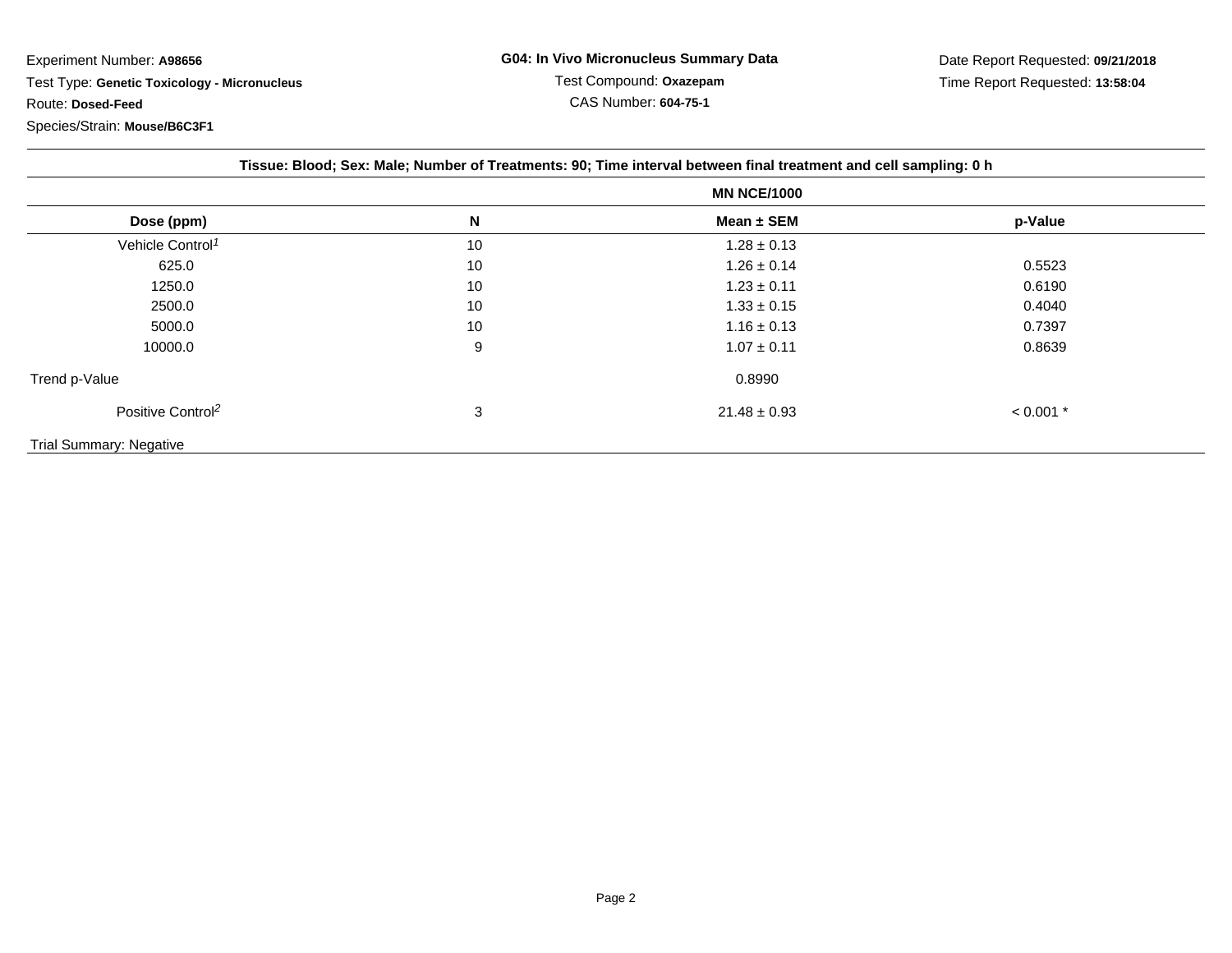|                              | <b>MN NCE/1000</b> |                 |         |
|------------------------------|--------------------|-----------------|---------|
| Dose (ppm)                   | N                  | Mean $\pm$ SEM  | p-Value |
| Vehicle Control <sup>1</sup> | 10                 | $0.65 \pm 0.10$ |         |
| 625.0                        | 10                 | $0.60 \pm 0.08$ | 0.6309  |
| 1250.0                       | 10                 | $0.53 \pm 0.10$ | 0.8106  |
| 2500.0                       | 10                 | $0.49 \pm 0.08$ | 0.8967  |
| 5000.0                       | 10                 | $0.66 \pm 0.09$ | 0.4604  |
| 10000.0                      | 10                 | $0.68 \pm 0.12$ | 0.4229  |
| Trend p-Value                |                    | 0.1940          |         |

## Trial Summary: Negative